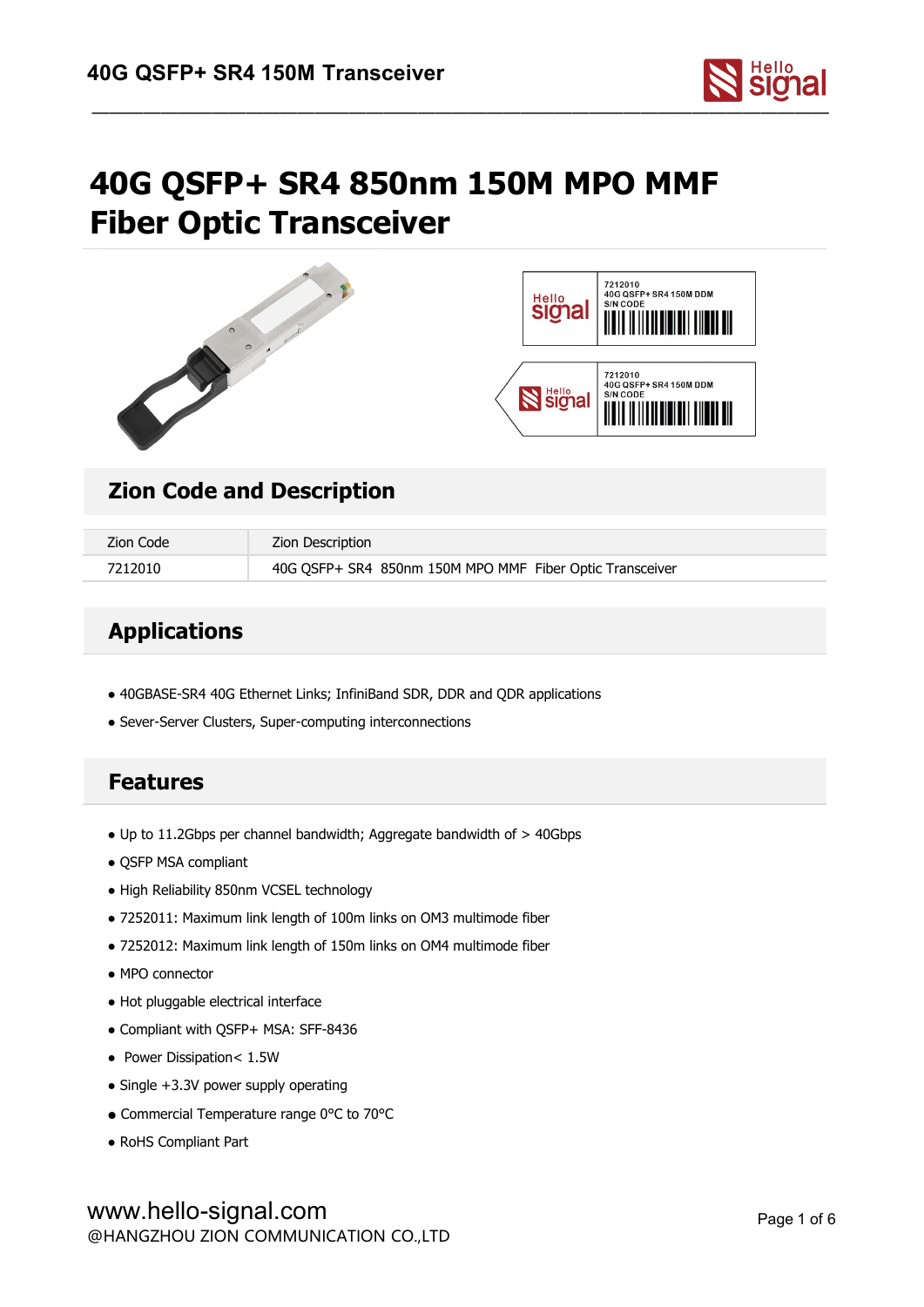

## **Description**

The 40 QSFP+ SR4 100M/150M is a 4x10G hot-pluggable optical transceiver module. It is designed for 100M/150M optical communication applications over multimode fiber using a wavelength of 850nm via MPO connectors.

It is compliant with QSFP+ MSA, IEEE 802.3bm 40GBASE-SR4 standard.

It is designed with form factor, optical/electrical connection and digital diagnostic interface according to the QSFP Multi-Source Agreement (MSA). It has been designed to meet the harshest external operating conditions including temperature, humidity and EMI interference. With these features, this easy to install, hot swappable transceiver is suitable to be used in various applications, such as high performance computing networks, enterprise core and distribution layer applications, data centers.

Compatible Brands:Cisco,Huawei,IBM,Juniper,Dell,H3C,D-LINK,HP,Aruba,Quidway...

## **Main product parameters**

| Form Factor              | OSFP+                | Max Data Rate               | 41.2 Gbps $(4 \times 10.3$ Gbps) |
|--------------------------|----------------------|-----------------------------|----------------------------------|
| Wavelength               | 850nm                | Max Cable Distance 1        | 100m on OM3 MMF                  |
| Max Cable Distance 2     | 150m on OM4 MMF      | Connector type              | MPO/MTP                          |
| Fiber cable Type         | <b>MMF</b>           | Vendor Name                 | Zion Communication/fibre-com     |
| <b>Transimitter Type</b> | VCSEL 850nm          | Receiver Type               | <b>PIN</b>                       |
| <b>Transmit Power</b>    | $-7.6 \sim +2.4$ dBm | Max Receiver<br>sensitivity | - 5.4 dBm                        |
| Overload Power           | $2.4$ dBm            | <b>Extinction Ratio</b>     | 3.0 dB                           |
| <b>DDM</b>               | Supported            | Operating Temp.             | 0 °C to 70 °C (32 °F to 158 °F)  |
|                          |                      |                             |                                  |

## **Zion Communication's Hot 40G transceiver types**

| Zion Code | Zion Description                                                     |
|-----------|----------------------------------------------------------------------|
| 7212010   | 40G OSFP+ SR4 850nm 150M MPO MMF Fiber Optic Transceiver             |
| 7212020   | 40G BiDi OSFP+ SR4 850nm & 900nm 100M LC MMF Fiber Optic Transceiver |
| 7212030   | 40G OSFP+ SR4 850nm 400M LC MMF Fiber Optic Transceiver              |
| 7212050   | 40G OSFP+ LR4 CWDM 2KM LC SMF Fiber Optic Transceiver                |
| 7212060   | 40G QSFP+ LR4 CWDM 10KM LC SMF Fiber Optic Transceiver               |
| 7212070   | 40G QSFP+ ER4 CWDM 40KM LC SMF Fiber Optic Transceiver               |
| 7212080   | 40G QSFP+ PSM4 1310nm 2KM MPO SMF Fiber Optic Transceiver            |
| 7212090   | 40G QSFP+ PSM4 1310nm 10KM MPO SMF Fiber Optic Transceiver           |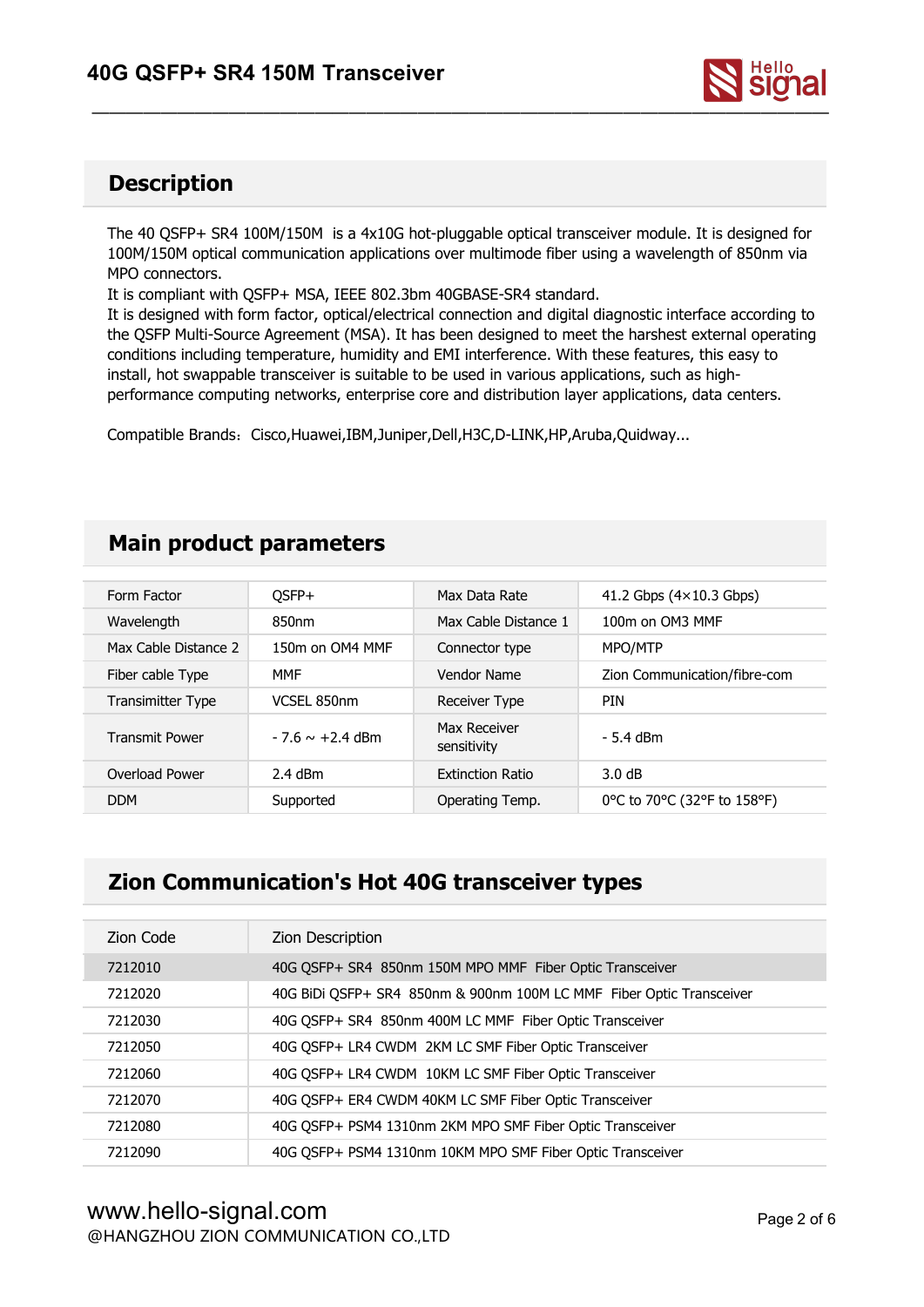

## **Detailed product specifications**

#### **1 Absolute Maximum Ratings**

| Parameter                | Symbol    | Min.   | Typical | Max. | Unit        |  |
|--------------------------|-----------|--------|---------|------|-------------|--|
| Storage Temperature (°C) | l s       | -40    |         | 85   | $\sim$<br>֊ |  |
| Max. Supply Voltage      | VccT, R   | $-0.5$ |         | 3.6  |             |  |
| Relative Humidity        | <b>RH</b> |        |         | 85   | $\%$        |  |

#### **2 Recommended Operating Environment**

| Parameter                    | Symbol     | Min. | <b>Typical</b> | Max. | Unit | <b>Note</b>     |
|------------------------------|------------|------|----------------|------|------|-----------------|
| Case operating Temperature   | Тc         | 0    |                | 70   | °C   |                 |
| Supply Voltage               | $V$ CCT, R | 3.14 | 3.3            | 3.46 | v    |                 |
| Supply Current               | Icc        |      |                | 350  | mA   |                 |
| <b>Transmission Distance</b> | TD         |      |                | 100  | m    | OM <sub>3</sub> |
|                              |            |      |                | 150  | m    | OM4             |

## **3 Electrical Characteristics (TOP = 0 to 70 °C, VCC = 3.13 to3.47 Volts)**

| <b>Parameter</b>                                | <b>Symbol</b> | Min.                                 | <b>Typical</b>        | Max. | <b>Unit</b> | <b>Note</b>    |
|-------------------------------------------------|---------------|--------------------------------------|-----------------------|------|-------------|----------------|
| Supply Voltage                                  | <b>Vcc</b>    | 3.14                                 | 3.3                   | 3.46 | V           |                |
| Supply Current                                  | Icc           |                                      |                       | 350  | mA          |                |
| Transmit turn-on-time                           |               |                                      |                       | 2000 | ms          | 1              |
| <b>Transmitter</b>                              |               |                                      |                       |      |             |                |
| Single Ended Output<br>Voltage Tolerance        | $V$ in T      | $-0.3$                               |                       | 4    | V           |                |
| Input differential impedance                    | Rin           |                                      | 100                   |      | Ω           |                |
| Differential data input swing                   | Vin.pp        | 180                                  |                       | 1200 | mVpp        | $\overline{2}$ |
| Differential input threshold                    |               |                                      | 50                    |      | mV          |                |
| AC common mode input voltage<br>tolerance (RMS) |               | 15                                   |                       |      | mV          |                |
| Differential input return loss                  |               | Per IEEE P802.3ba, Section 86A.4.1.1 | dB                    | 3    |             |                |
| J2 Jitter Tolerance                             | Jt2           | 0.17                                 |                       |      | UI          |                |
| <b>J9 Jitter Tolerance</b>                      | Jt9           | 0.29                                 |                       |      | UI          |                |
| Data Dependent Pulse Width<br>Shrinkage         | <b>DDPWS</b>  | 0.07                                 |                       |      | UI          |                |
| Eye mask colordinates<br>${X1, X2, Y1, Y2}$     |               |                                      | 0.11, 0.31<br>95, 350 |      | UI<br>mV    | 4              |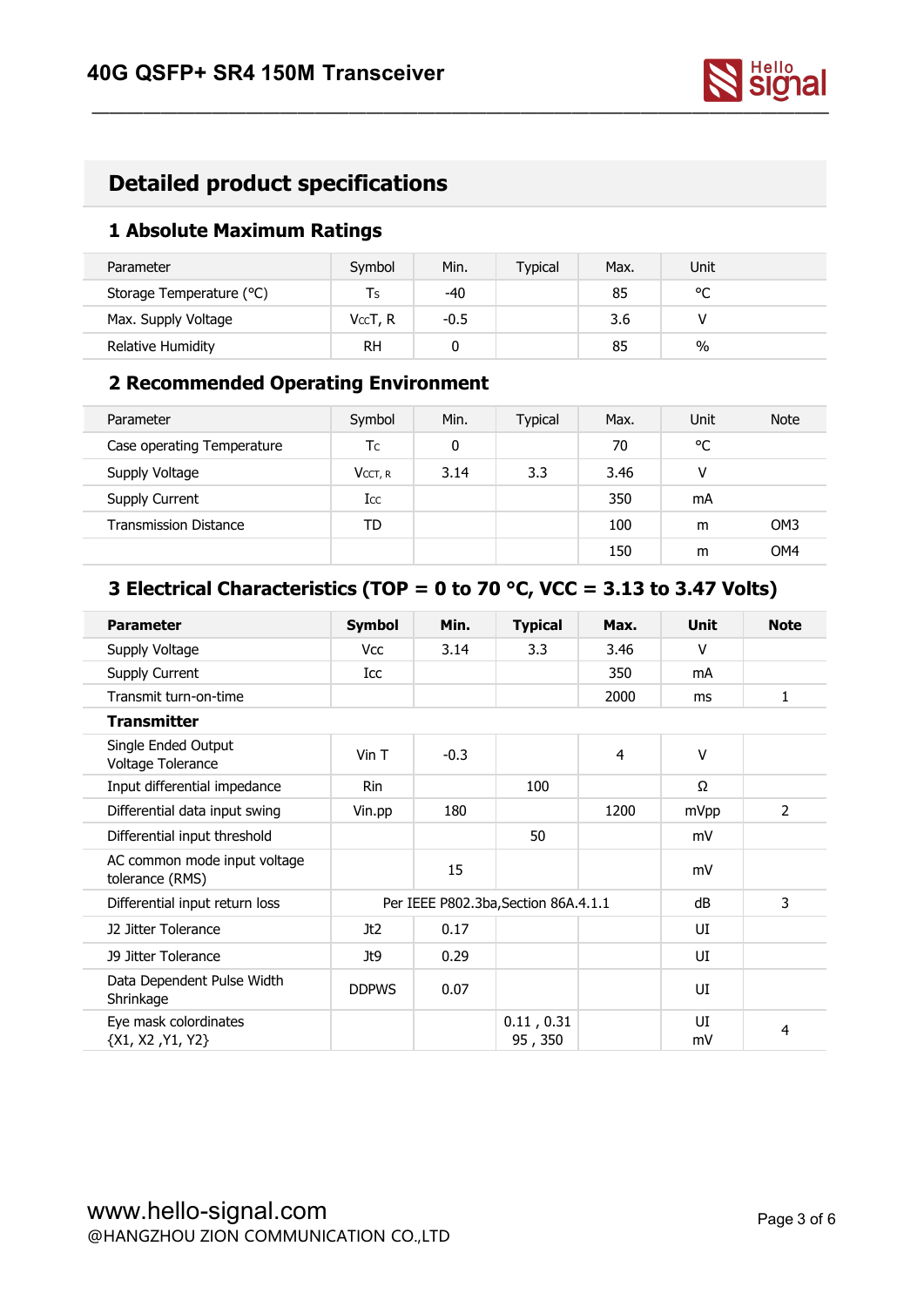

#### **Receiver**

| Single Ended Output Voltage<br>4<br>٧<br>$-0.3$<br>Tolerance<br>0<br>800<br>5,6<br>Differential data output swing<br>Vout, pp<br>mVpp<br>AC common mode output<br>7.5<br>mV<br>voltage (RMS)<br>5<br>$\frac{0}{0}$<br>Termination mismatch at 1 MHx<br>dB<br>Differential output return loss<br>Per IEEE P802.3ba, Section 86A.4.2.1<br>Common mode output<br>Per IEEE P802.3ba, Section 86A.4.2.1<br>ps<br>return loss<br>UI<br>Jo2<br>0.42<br>J2 Jitter output<br>Jo9<br>0.65<br>UI<br>J9 Jitter output<br>UI<br>Eye mask colordinates #1<br>0.29, 0.50<br>$\overline{4}$<br>150, 425<br>${X1, X2, Y1, Y2}$<br>mV<br>50<br>Power Supply Ripple Tolerance<br><b>PSR</b><br>mVpp |  |  |  |  |  |
|----------------------------------------------------------------------------------------------------------------------------------------------------------------------------------------------------------------------------------------------------------------------------------------------------------------------------------------------------------------------------------------------------------------------------------------------------------------------------------------------------------------------------------------------------------------------------------------------------------------------------------------------------------------------------------|--|--|--|--|--|
|                                                                                                                                                                                                                                                                                                                                                                                                                                                                                                                                                                                                                                                                                  |  |  |  |  |  |
|                                                                                                                                                                                                                                                                                                                                                                                                                                                                                                                                                                                                                                                                                  |  |  |  |  |  |
|                                                                                                                                                                                                                                                                                                                                                                                                                                                                                                                                                                                                                                                                                  |  |  |  |  |  |
|                                                                                                                                                                                                                                                                                                                                                                                                                                                                                                                                                                                                                                                                                  |  |  |  |  |  |
|                                                                                                                                                                                                                                                                                                                                                                                                                                                                                                                                                                                                                                                                                  |  |  |  |  |  |
|                                                                                                                                                                                                                                                                                                                                                                                                                                                                                                                                                                                                                                                                                  |  |  |  |  |  |
|                                                                                                                                                                                                                                                                                                                                                                                                                                                                                                                                                                                                                                                                                  |  |  |  |  |  |
|                                                                                                                                                                                                                                                                                                                                                                                                                                                                                                                                                                                                                                                                                  |  |  |  |  |  |
|                                                                                                                                                                                                                                                                                                                                                                                                                                                                                                                                                                                                                                                                                  |  |  |  |  |  |
|                                                                                                                                                                                                                                                                                                                                                                                                                                                                                                                                                                                                                                                                                  |  |  |  |  |  |

#### **Note**:

1. From power-on and end of any fault conditions.

2. After internal AC coupling. Self-biasing 100Ω differential input.

3. 10 MHz to 11.1 GHz range

4. Hit ratio =  $5 \times 10E^{-5}$ . .

5.AC coupled with 100Ω differential output impedance.

6. Settable in 4 discrete steps via the I2C interface.

### **4 Optical Parameters(TOP = 0 to 70 °C, VCC = 3.14 to3.46 Volts)**

| <b>Parameter</b>                   | <b>Symbol</b>    | Min.                        | <b>Typical</b> | Max.   | <b>Unit</b> | Ref.         |
|------------------------------------|------------------|-----------------------------|----------------|--------|-------------|--------------|
| <b>Transmitter</b>                 |                  |                             |                |        |             |              |
| Center Wavelength                  | λ0               | 840                         |                | 860    | nm          |              |
| Average Launch Power,              |                  | $-7.6$                      |                | 0.5    | dBm         |              |
| Spectral Width (RMS)               | σ                |                             |                | 0.65   | nm          |              |
| <b>Optical Extinction Ratio</b>    | ER               | 3                           |                |        | dB          |              |
| Average launch Power off           | Poff             |                             |                | $-30$  | dBm         |              |
| Optical Modulation Amplitude,      | OMA              | $-4$                        |                | 3.5    | dBm         |              |
| Transmitter and Dispersion Penalty | <b>TDP</b>       |                             |                | 3.5    | dB          |              |
| Optical Return Loss Tolerance      | <b>ORL</b>       |                             |                | 12     | dB          |              |
| Output Eye Mask                    |                  | Compliant with IEEE 802.3ba |                |        |             |              |
| <b>Receiver</b>                    |                  |                             |                |        |             |              |
| Receiver Wavelength                | λin              | 840                         |                | 860    | nm          |              |
| Rx Sensitivity per lane            | <b>RSENS</b>     |                             |                | $-9.5$ | dBm         | $\mathbf{1}$ |
| Input Saturation Power (Overload)  | Psat             | 2.4                         |                |        | dBm         |              |
| Receiver Reflectance               | Rr               |                             |                | $-12$  | dB          |              |
| LOS De-Assert                      | LOS <sub>D</sub> |                             |                | $-12$  | dBm         |              |
| <b>LOS Assert</b>                  | $LOS_{\Delta}$   | $-30$                       |                |        | dBm         |              |
| LOS Hysteresis                     | LOS <sub>H</sub> | 0.5                         |                |        | dB          |              |

**Note:** Measured with a PRBS  $2^{31}$ -1 test pattern, @10.325Gb/s, BER<10<sup>-12</sup>. .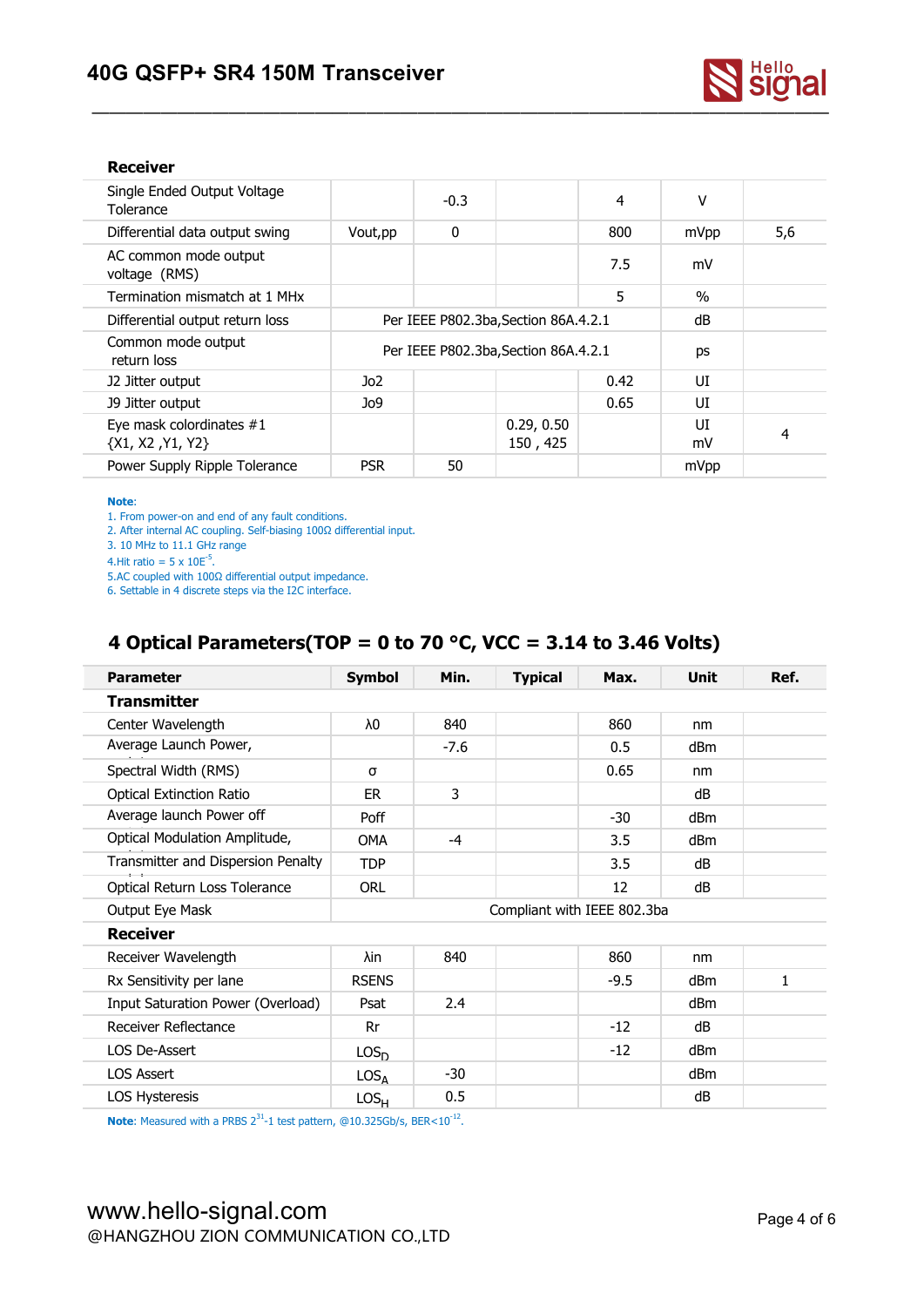

#### **5 Diagnostic Monitoring Interface**

Digital diagnostics monitoring function is available on all QSFP+ SR4. A 2-wire serial interface provides user to contact with module. The structure of the memory is shown in flowing. The memory space is arranged into a lower, single page, address space of 128 bytes and multiple upper address space pages. This structure permits timely access to addresses in the lower page, such as Interrupt Flags and Monitors. Less time critical time entries, such as serial ID information and threshold settings, are available with the Page Select function. The interface address used is A0xh and is mainly used for time critical data like interrupt handling in order to enable a one-time-read for all data related to an interrupt situation. After an interrupt, IntL has been asserted, the host can read out the flag field to determine the affected channel and type of flag.

| <b>Byte Address</b> | <b>Description</b>                 | <b>Type</b> |
|---------------------|------------------------------------|-------------|
| 0                   | Identifier(1 Byte)                 | Read Only   |
| $1 - 2$             | Status (2 Bytes)                   | Read Only   |
| $3 - 21$            | Interrupt Flags (31 Bytes)         | Read Only   |
| $22 - 33$           | Module Monitors (12 Bytes)         | Read Only   |
| 34-81               | Channel Monitors (48 Bytes)        | Read Only   |
| 82-85               | Reserved (4 Bytes)                 | Read Only   |
| 56-97               | Control (12 Bytes)                 | Read Only   |
| 98-99               | Reserved (2 Bytes)                 | Read Only   |
| 100-106             | Module and Channel Masks (7 Bytes) | Read Only   |
| 107-118             | Reserved (12 Bytes)                | Read Only   |
| 119-122             | Reserved (4 Bytes)                 | Read Only   |
| 123-126             | Reserved (4 Bytes)                 | Read Only   |
| 127                 | Page Select Byte                   | Read Only   |

#### **6 Pin Assignment**



### www.hello-signal.com @HANGZHOU ZION COMMUNICATION CO.,LTD